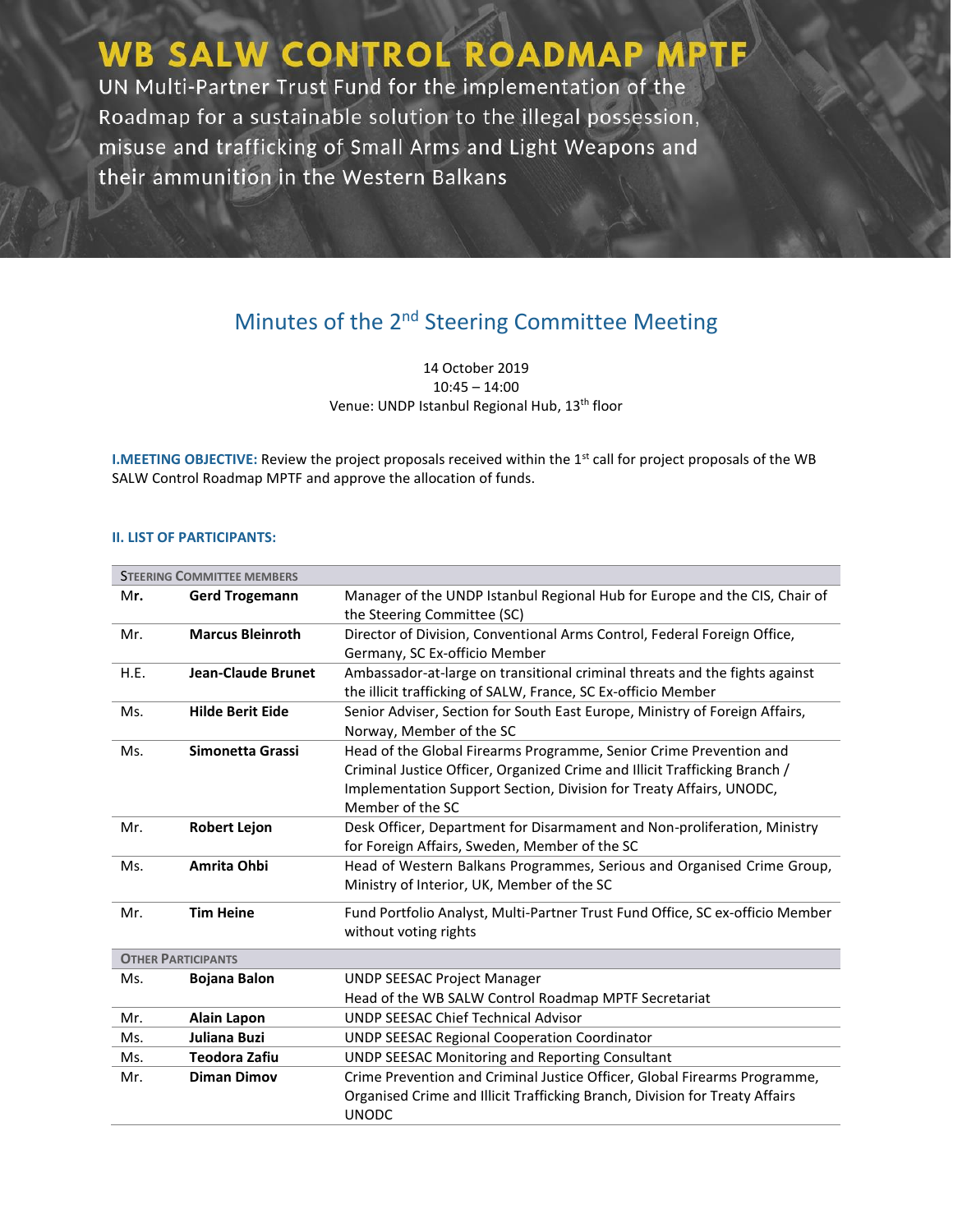#### III. **BACKGROUND**

The WB SALW Control Roadmap MPTF was established to contribute to a donor coordinated funding approach in the implementation of the *Roadmap for a sustainable solution to the illegal possession, misuse and trafficking of Small Arms and Light Weapons and their ammunition in the Western Balkans* and to provide a comprehensive risk and results-based management system. Its governance structure includes a Steering Committee (chaired by the UNDP), a Secretariat (ensured by UNDP SEESAC); an Administrative Agent (MPTF Office) and the current Participating Organizations (UNDP and UNODC).

In the context of the WB SALW Control Roadmap MPTF, UNODC and UNDP Offices in Albania, Bosnia and Herzegovina, Kosovo<sup>\*</sup>, Montenegro, the Republic of North Macedonia, and the Republic of Serbia were invited on 29 July 2019 to submit project proposals in the area of SALW control, with a focus on tackling illicit flow of firearms and reducing illicit possession of firearms, and their inter-connection with other areas including strengthening of criminal justice system and prevention of proliferation. Project proposals were required to integrate the gender perspective. **Nine (9) project proposals were received by the deadline, which was set for 19 September 2019, amounting to US\$12,651,794.**

A review panel was established to conduct the administrative review and technical assessment of the received project proposals, in line with the criteria defined in the Call for Proposals. The review panel was comprised of the following experts: three UNDP SEESAC technical experts: Alain Lapon, Chief Technical Advisor, Juliana Buzi, Regional Cooperation Coordinator, and Jelena Bujakovic, SALW Project Coordinator; and two external experts: Tine Destrooper, Associate Professor, Ghent University, Human Rights Centre, former Director of Flemish Peace Institute, and Yuliya Shcherbinina, Country Programme Specialist, UNDP Istanbul Regional Hub.

A technical assessment report was submitted to the SC members by the Secretariat.

### **IV. KEY POINTS DISCUSSED**

 $\overline{a}$ 

- 1. The status of contributions in MPTF;
- 2. Review of project proposals submitted by the MPTF Participating Organizations;
- 3. Follow-up steps to the SC meeting.

#### **IV.1. The status of contributions in MPTF**

The current contributions to the WB SALW Control Roadmap MPTF amount to **US\$1,560,808**:

- o UK: £500,000 (\$651,550)
- o Sweden: SEK 7 million (\$724,300)
- o Norway: NOK 1.7 million (\$184,958, 2019)

In 2020-2021 the contribution from Norway as per the signed agreement, amounts to NOK 3.3 million (\$380,506).

Additionally, \$7.3 million in commitments have been announced by the following donors:

- o UK: ₤1.5 million (~\$1.8 million)
- o Netherlands: €1 million (~\$1.1 million)
- o Germany: €4 million (~\$4.4 million)

#### **IV.2. Review of project proposals submitted by the MPTF Participating Organizations**

The following nine (9) project proposals were received within the Call for Proposals, amounting to US\$12,651,794:

- Ending SALW Misuse Related to Intimate Partner and Domestic Violence in Albania, submitted by UNDP Albania, with the overall budget of \$483,300 and the duration of 18 months;
- Halting Arms and Lawbreaking Trade (HALT), submitted by UNDP BiH and UNODC, with the overall budget of \$3,119,585 and the duration of two years;
- Urgent Action on Ammunition Destruction Project EXPLODE+, submitted by UNDP BIH, with the overall budget of \$583,546 and the duration of 15 months;
- Support to Combating Illicit Arms Trafficking in Kosovo for Criminal Police (CPIAT), submitted by UNDP Kosovo, with the overall budget of \$ 1,297,843 and the duration of two years;

<sup>\*</sup> References to Kosovo shall be understood to be in the context of Security Council Resolution 1244 (1999).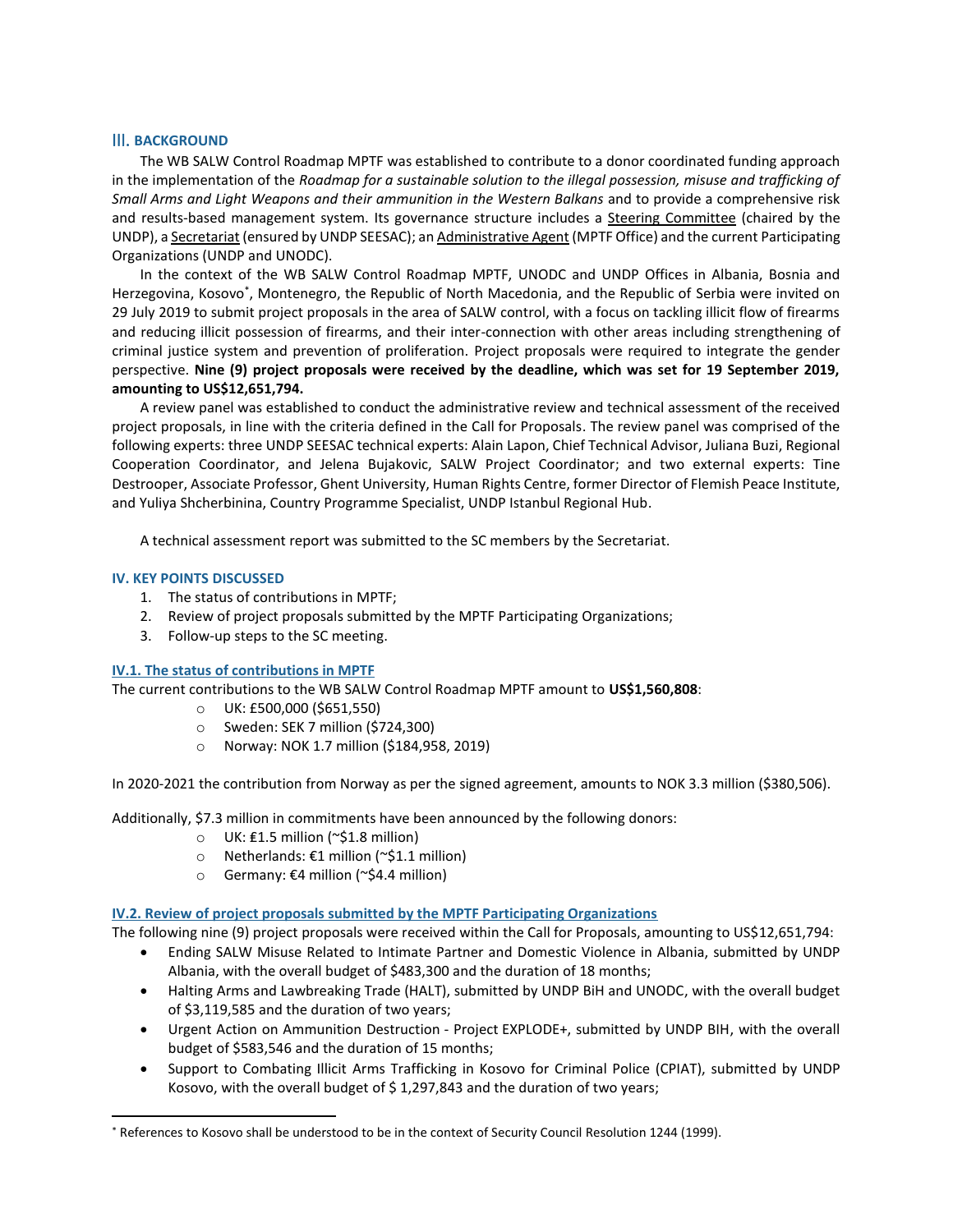- Reduce Possession and Proliferation of Firearms and Build Violence-Resilient Communities, submitted by UNDP North Macedonia, with the overall budget of \$1,070,685 and the duration of two years;
- Brezovik SALW Storage Upgrade, UNDP Montenegro, with the overall budget of \$1,590,538 and the duration of 18 months;
- Rogame SALW Storage Upgrade Finalisation, submitted by UNDP Montenegro, with the overall budget of \$547,063.2 and the duration of one year;
- SALW Risks Resilient Communities, submitted by UNDP Serbia, with the overall of budget \$314,172 and the duration of 18 months;
- Criminal Justice Response Against Arms Trafficking (Regional project), submitted by UNODC, with the overall budget of \$3,645,062 and the duration of three years.

In reviewing the proposals, the Steering Committee prioritized proposals with a clear focus on tackling illicit flow of firearms and reducing illicit possession of firearms; those that address areas of the Roadmap that have received limited support until now; projects that would contribute to standardization of capacities and processes across the region; that are in complementarity with or building onto other ongoing initiatives whether at the national or regional level; and those with potential to be replicated throughout the region.

# **Overall observations of the Steering Committee:**

- Several proposed projects did not provide a strong enough link to the contribution of proposed activities and outputs to tackling illicit flow of firearms and reducing illicit possession of firearms, and their interconnection with other areas including strengthening of criminal justice system and prevention or addressing of proliferation.
- More efforts need to be made by project developers to ensure cost efficiency of proposed activities, particular attention should be paid to project management cost. Project management costs should be broken down and justified.
- Management costs approaching or even exceeding 20% should be subject to extra scrutiny and explicit approval of the SC.
- Cost sharing with other projects needs to be reflected in the proposals. In kind contributions, where existing, should be mentioned, where possible, in the project document and /or progress reports. More efforts also need to be made to demonstrate the sustainability of project results.
- Projects are advised to have a local presence in the region so that continuous on demand comprehensive technical support is provided to the authorities. Efforts need to be made to engage local staff.
- Project proposals were developed in cooperation with the beneficiary institutions, with varying level of engagement of the beneficiaries.
- While this is important, it is recommended that in the future the proposals are consulted/coordinated with the heads of SALW Commissions, who are the ones having the general overview of the priorities and needs across the functional areas of the Roadmap/Action Plan and not of one beneficiary/institution alone.
- Considering that the phenomenon of firearms trafficking does not take place in isolation but in conjunction with other serious crime, such as drug trafficking, money laundering, etc., consultations with national authorities should not be narrowly focused on SALW Commissions, but also take into consideration other actors in the criminal justice system, such as Ministries of Justice, Prosecutor's General Office, and most importantly, the Ministry of Foreign Affairs, which actually represents the country in each relationship with other international organisations, etc. depending on the scope and relevance of the project.
- Clear description of how the proposed project complements other ongoing initiatives and building on previous interventions, and description of remaining gaps in the area that the project is proposing to address, is necessary.
- Project proposals were developed in line with the SALW control Action Plans of the targeted jurisdictions. This aspect should be further considered in the future, as there is a fundamental need for project proposals to align with the WB6 Action Plans to ensure priorities are aligned with host government strategies and funding allocations.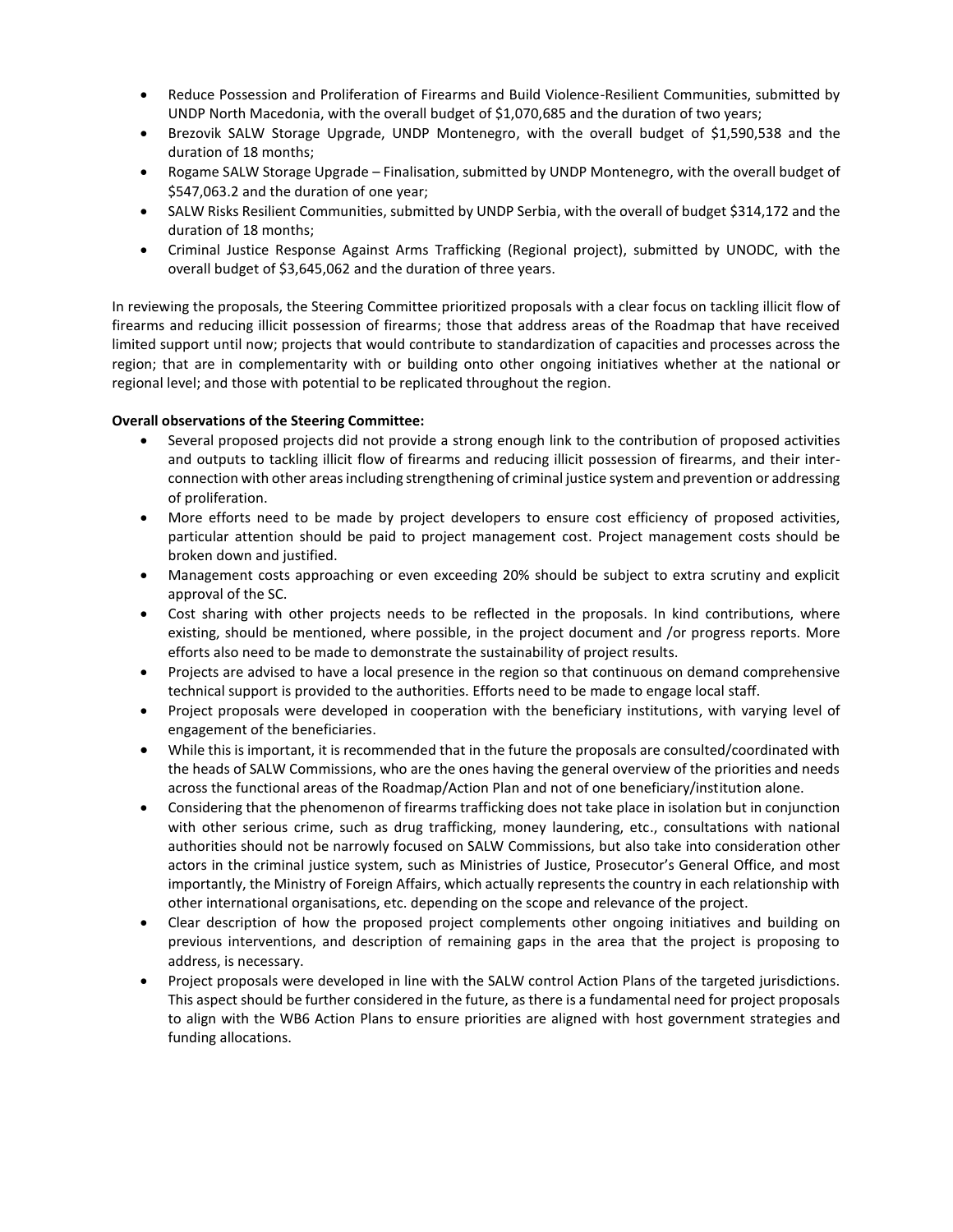- Needs of different countries vary to certain extent, so targeted approaches are required that support the authorities in standardization of approaches across the region, while the importance of regional initiatives to support harmonized and coordinated efforts was also underlined by the SC.
- Project developers need to clearly indicate in the project proposal if they have been submitted for funding through other funding mechanisms and need to include the reference to the status of resource mobilization efforts.
- The key guiding principles for future Calls for Proposals should be: standardization, complementarity, cost efficiency, national ownership and sustainability.
- Projects with a PSSM component should provide a clear link to the overarching concern of illicit trafficking and proliferation in that jurisdiction and should not just refer to ordinary stockpile management work. The projects should justify and explain, if possible, with facts, to which extent the trafficking problem in the country is linked to weak PSSM (if possible, with data on stolen and lost firearms recuperated in crime).

The SC also noted that two project proposals duration surpass 31 December 2021 (in contrast with the MPTF Terms of Reference); in four cases the "indirect costs of the Participating UN Organizations recovered through programme support costs (*GMS*)" was wrongly calculated at 8% instead of 7%; and in six proposals the budget was not presented in UNDG categories, as was required by the Call for Proposals.

Taking in consideration the recent announcements on contribution of additional \$7.3 million to the Trust Fund in the forthcoming period, the Steering Committee approved four projects for funding, pending the receipt of funds, and satisfactory revision of project proposals as per the SC comments. Detailed comments to project proposals are available in Annex I.

# **IV.3. Follow-up steps to the SC meeting**

The Secretariat proposed the timeline of actions that should follow the SC meeting. The SC requested the Secretariat to adjust the timeline in line with the decision of the SC to approve projects beyond the existing funding that is immediately available. The new proposed timeline is the following:

| Meeting minutes finalized and signed                                       | 30 October                    |  |
|----------------------------------------------------------------------------|-------------------------------|--|
| Participating organizations informed about the SC's decisions              | 30 October                    |  |
| Deadline for submitting revised project proposals (those projects selected | 22 November                   |  |
| for funding)                                                               |                               |  |
| Technical assessment of revised project proposals submitted to the SC by   | 4-11 December                 |  |
| the Secretariat and virtual SC meeting organized                           |                               |  |
| Meeting minutes drafted and shared with the SC members                     | 17 December                   |  |
| Virtual SC meeting minutes finalized and signed                            | 20 December                   |  |
| Participating organizations informed about the decision of the SC          | 20 December                   |  |
| Project documents signed and submitted to the Secretariat                  | 15 January                    |  |
| Funding request sent to MPTFO                                              | 16 January                    |  |
| Projects ready for implementation                                          | Pending allocations to the TF |  |

# **Other issues discussed by the Steering Committee**

- The duration of projects that would be supported through the next Call for Proposals: through the  $1^{st}$  Call for Proposals, the SC could approve funding for projects until 31 December 2021, which is the current end date of the Trust Fund. Question was raised if though the next Call for Proposals duration of projects could be longer. It was agreed that the MPTF Office will provide a written statement on whether the WB SALW Control MPTF can be extended at this point in order to allow the funding of projects with a timeframe beyond 31 December 2021.
- The SC discussed also the importance of avoiding conflict of interest in the Governance Structure of the Roadmap MPTF. While the Operations manual envisaged that during the Secretariat review all members of the review panel that perform administrative and technical review of project proposals must declare any conflict of interest that may exist, the conflict of interest was not defined in the Operations manual, nor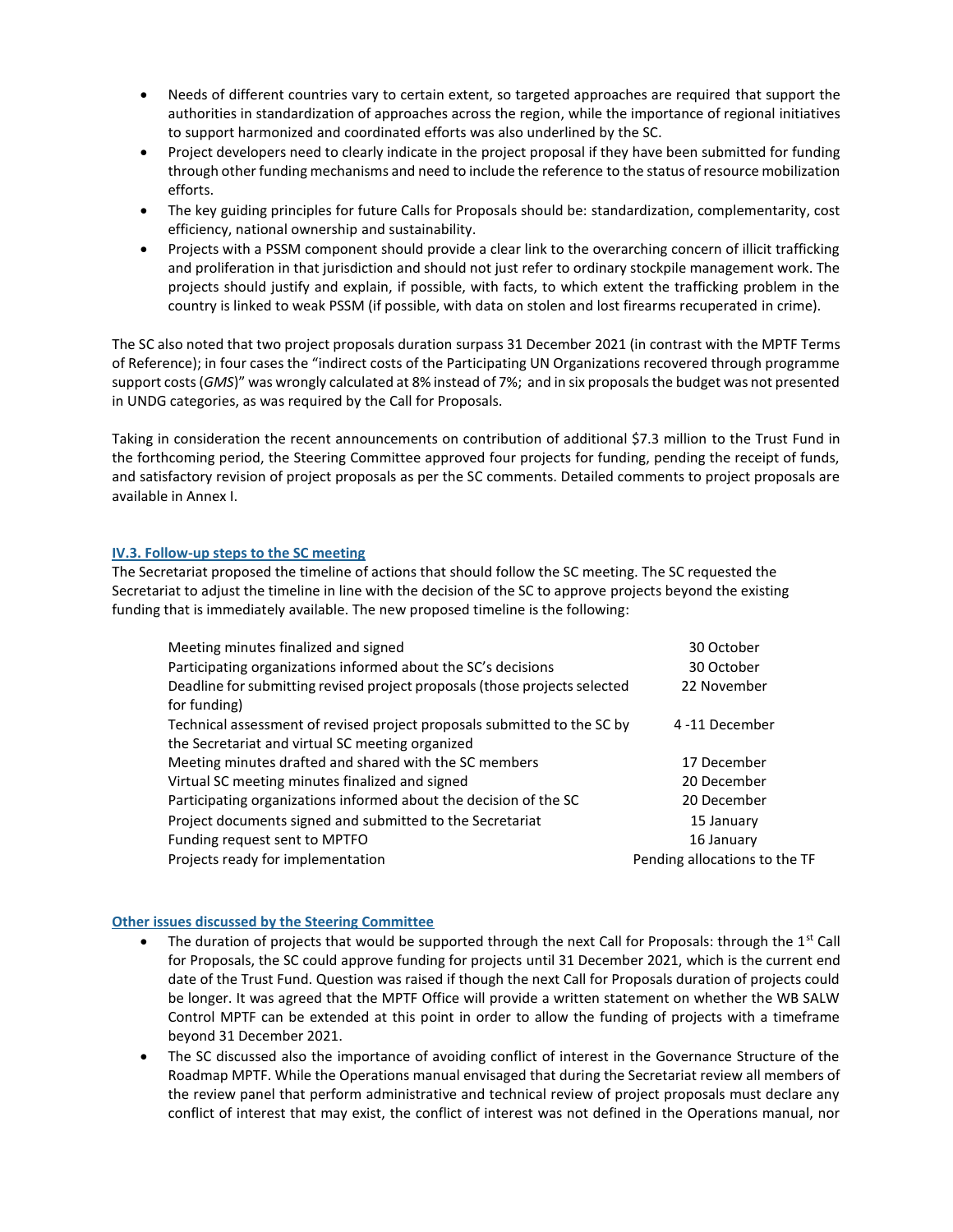was it prescribed for the members of the Steering Committee. The SC members agreed that the Trust Fund's Operations Manual should be revised to reflect this. The Secretariat was invited to propose to the Steering Committee a clause in close cooperation with the MPTF.

## **V. DECISIONS OF THE STEERING COMMITTEE**

- **1.** The SC **approved** for funding the following jurisdiction and regional level project proposals (for the period 2020- 2021), pending their satisfactory revision as per the SC comments, and pending receipt of additional contributions by the MPTF Office:
	- **Halting Arms and Lawbreaking Trade (HALT) in BiH,** in the amount \$2,200,000;
	- **Support to Combating Illicit Arms Trafficking in Kosovo for Criminal Police (CPIAT),** in the amount \$660,000;
	- **Criminal Justice Response Against Arms Trafficking (regional project),** in the amount \$1,900,000;
	- **Urgent Action on Ammunition Destruction - Project EXPLODE+, in BiH,** in the amount \$583,546.

**The overall amount of approved funding is: \$5,343,546 including GMS.** The remaining funds will be allocated in the next Call for Proposals that will be launched towards the end of the year. The SC agreed to use remaining funds for a specific proposal for North Macedonia as it is considered that that jurisdiction deserves special focus and support.

The SC requested the MPTF Secretariat to request the above-mentioned Participating Organizations to **revise** their project proposals and re-submit them to the Secretariat. While revising the project proposals, the Participating Organizations are also invited to respond to the comments raised by the SC. The SC acknowledged the fact that the distribution of funds to the Participating Organizations whose revised project proposals are accepted by the SC will depend on the receipt of the additional contributions by the MPTF Office.

- **2.** The SC **rejected** the following proposals, since they did not demonstrate their clear or direct contribution to the focus of the Call for Proposals:
	- o **Brezovik SALW storage upgrade**, submitted by UNDP Montenegro;
	- o **Rogame SALW storage upgrade – finalization**, submitted by UNDP Montenegro;
	- o **Reduce possession and proliferation of firearms and build violence-resilient communities**, submitted by UNDP North Macedonia;
	- o **Ending SALW misuse related to intimate partner and domestic violence in Albania**, submitted by UNDP Albania;
	- o **SALW Risks Resilient Communities**, submitted by UNDP Serbia.

UNDP Montenegro is invited to revise their project proposals as per the comments and recommendations of the SC and resubmit them in the next call for project proposals. UNDP North Macedonia, UNDP Albania, UNDP Serbia and UNDP Montenegro are invited to develop comprehensive project proposals which show a more direct link to combatting illicit trafficking of firearms, misuse and illicit possession, and submit them in the next call for project proposals.

- **3.** The SC members agreed to launch **a second call for proposals in December 2019**, with focus on reduction of illicit possession of firearms, including through awareness and/or collection, misuse and combatting illicit flows, as well as focusing on criminal justice response. The Secretariat will prepare guidance for the Call for Proposals including the key guiding principles discussed by the SC (standardization, complementarity, cost efficiency, national ownership) and share with the Steering Committee for approval. Projects for which sufficient funding will not be secured through the Trust Fund would be offered also for funding from the EU.
- **4.** The MPTF Office will inform the Steering Committee and the Secretariat if the **WB SALW Control MPTF** can be **extended** at this point in order to allow, during the next Call for Proposal, funding of projects with a timeframe beyond 31 December 2021, the current end date of the Trust Fund.